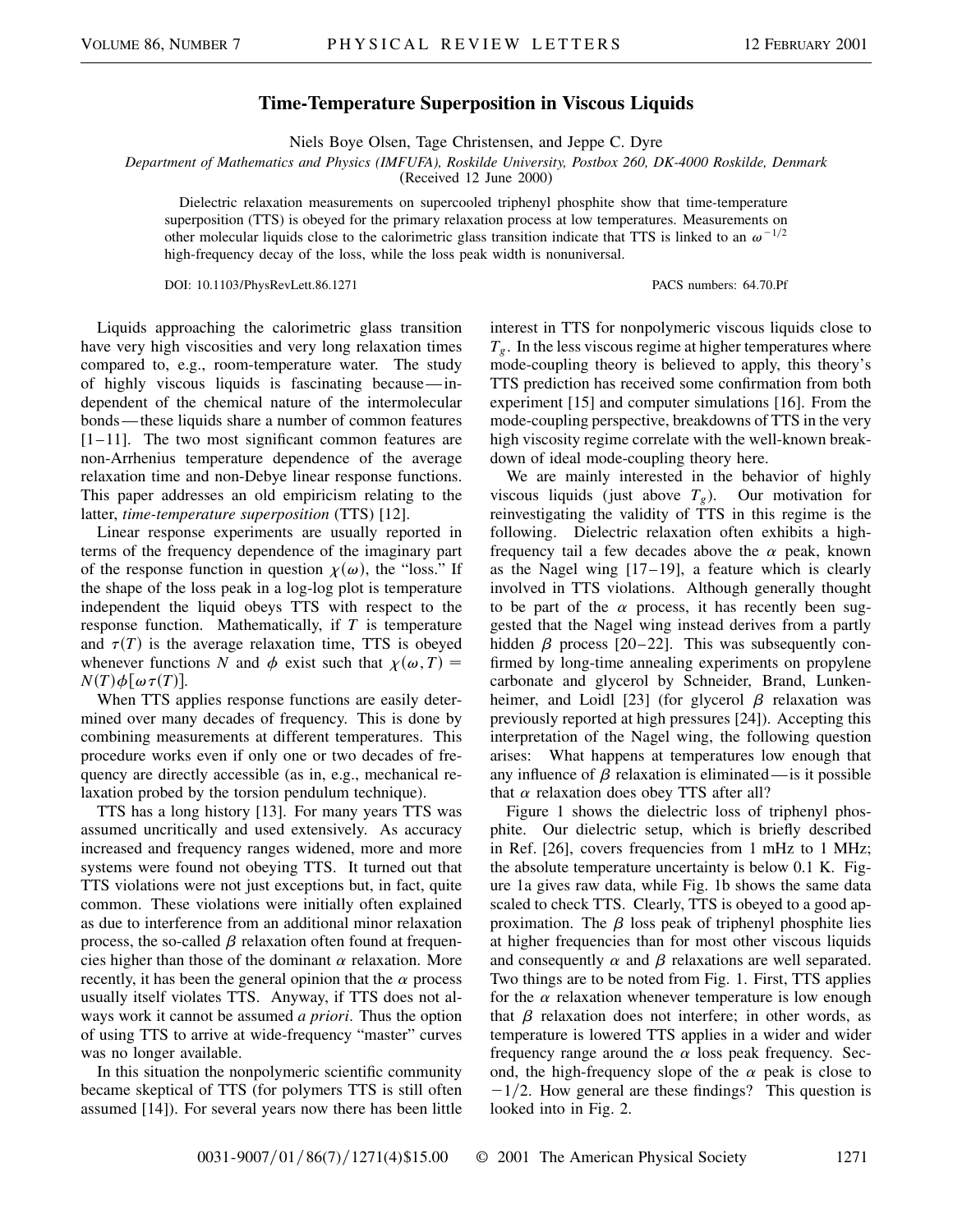

FIG. 1. Time-temperature superposition for dielectric relaxation of triphenyl phosphite (99%). To avoid the "glacial" phase [25] the liquid was cooled fast to 208.0 K. (a) Log-log plot (base 10) of the dielectric loss as a function of frequency *f* at 204.0, 206.0, and 208.0 K. As temperature is lowered the loss curve is displaced towards lower frequencies. (b) Same data scaled by the maximum loss  $\epsilon_m^{\prime\prime}$  on the *y* axis and by the loss peak frequency  $f_p$  on the *x* axis. TTS is obeyed at low (scaled) frequencies but violated at high (scaled) frequencies where  $\beta$ relaxation sets in.

Figure 2a shows how  $\alpha$  peak widths vary with temperature for triphenyl phosphite and several other molecular liquids. As a measure of the peak width we use the quantity *w* introduced by Dixon *et al.* [17], defined as the width at half maximum in the log-log plot relative to the same quantity for a Debye process. In Fig. 2a *w* is plotted as a function of loss peak frequency—the latter quantity providing a convenient measure of temperature [17]. When TTS is obeyed *w* is temperature independent, which is



FIG. 2. Loss peak width and exponent of approximate highfrequency power law for  $\alpha$  relaxations as functions of log (base 10) of the loss peak frequency  $f_p$ , a measure of temperature (with low temperatures to the left and high to the right). (a) Loss peak width *w* defined by  $w = W/W_D$ , where *W* is the width at half maximum in the log-log plot and  $W_D$  is the same quantity for a Debye relaxation process [17]. When TTS is obeyed *w* is temperature independent. This happens for some, but not all, liquids at low temperatures. Data are shown for the following liquids: triphenyl phosphite (99%) (T), salol (purified) (S), pyridine-toluene solution  $[26]$  (+), tripropylene glycol (97%)  $(\diamond)$ , dipropylene glycol (techn.)  $(\triangle)$ , dibutyl phthalate (unspecified purity) ( $\square$ ), diethyl phthalate (99%) ( $\times$ ), glycerol (99%)  $(\nabla)$ , MS704 silicone (diffusion pump) oil (O), five year old bottle of triphenyl phosphite [27]  $\vec{()}$ . (b) Minimum slope above the loss peak of the dielectric loss (in log-log plot) for the same liquids. A comparison with (a) indicates that the minimum slope is close to  $-1/2$  whenever TTS is obeyed.

the case for many liquids to a good approximation at low temperatures.

How about the  $\alpha$  loss peaks for the liquids that obey TTS—do they have anything in common? The width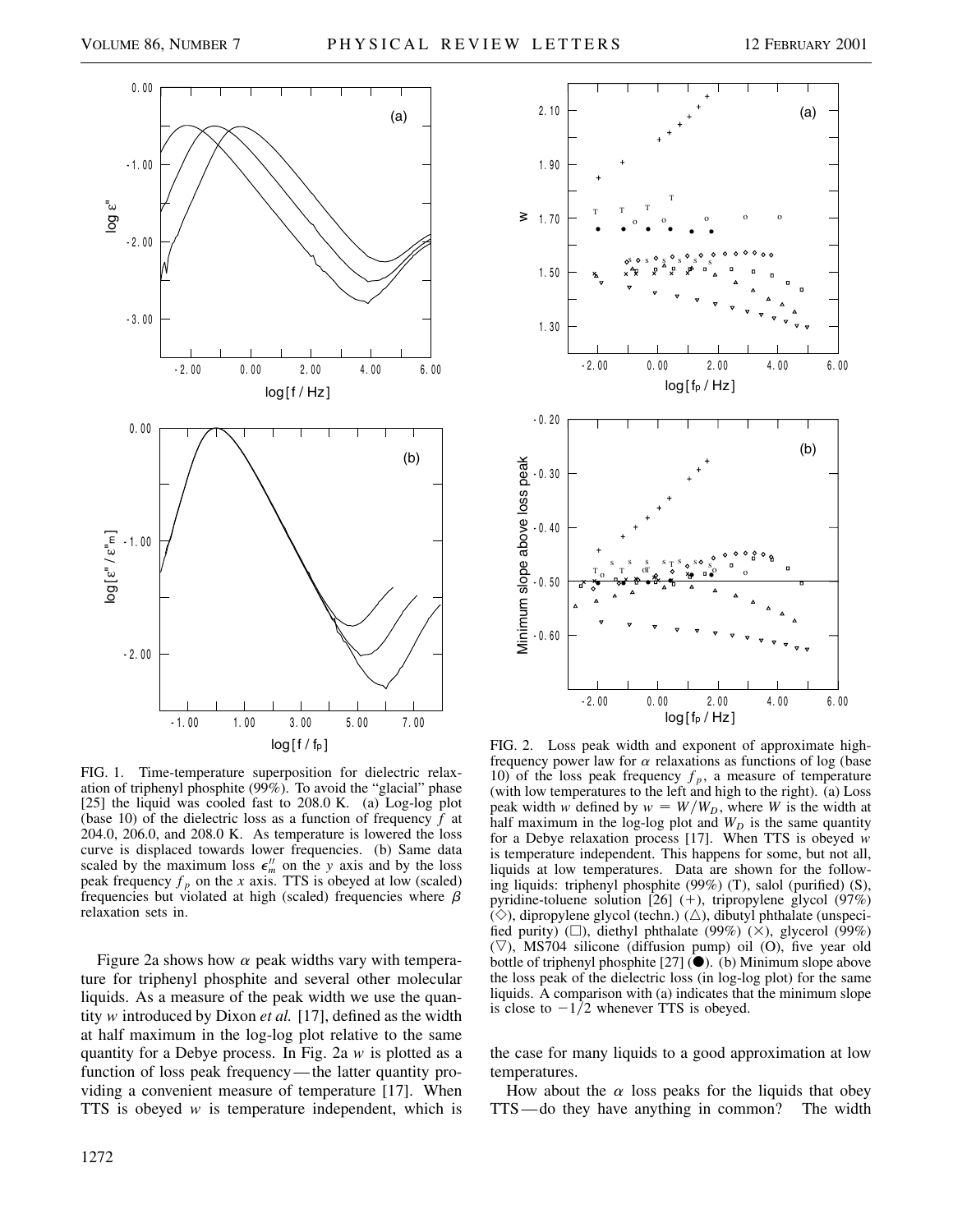is clearly nonuniversal. Now, if the  $\alpha$  process follows a high-frequency power law the exponent may be estimated by evaluating the minimum slope above the loss peak (in the log-log plot). Figure 2b shows this minimum slope for the same liquids, again as a function of loss peak frequency. Comparing to Fig. 2a we find that the minimum slope is close to  $-1/2$  whenever *w* is virtually temperature independent. This is the case for seven of the ten liquids represented.

The liquids in Fig. 2 come in three classes: (a) Liquids that obey TTS at low temperatures and have minimum slope close to  $-1/2$ , (b) liquids which seem to converge to this behavior if observations over years were possible, and finally (c) one liquid (dipropylene glycol) that does not seem to converge to TTS. All other liquids we have studied fall in one of these three classes. For instance, dimetyl phthalate obeys TTS and has minimum slope close to  $-1/2$ . We have no exception to the rule that *whenever TTS applies to a good approximation the* a *high-frequency slope is close to*  $-1/2$ . There are strong indications that this rule applies also for the frequency-dependent shear modulus which we can measure between 1 mHz and 50 kHz [28]; the shear data, however, are more noisy than the dielectric data. Examples of liquids obeying TTS for the shear modulus are dibuthyl phthalate [29], MS704 silicone oil, and o-terphenyl. In all cases the high frequency slope of the  $\alpha$ peak is close to  $-1/2$ . Interestingly, triphenyl phosphite does not obey TTS as well for the shear modulus as for dielectric relaxation.

To conclude, we find that (i) TTS is sometimes—but not always—obeyed for the  $\alpha$  relaxation at low temperatures; (ii) whenever TTS applies the  $\alpha$  loss decays roughly as  $\omega^{-1/2}$  at high frequencies; (iii) the  $\alpha$  loss peak width is nonuniversal, even when TTS applies. To some extent these points reflect the opinion prevailing in this research field 30 years ago, now generally regarded as obsolete. Thus at that time there was considerable focus on TTS, as well as on the  $\omega^{-1/2}$  high-frequency  $\alpha$  behavior. Several theories were proposed to explain the latter [30]; some of these theories also predicted TTS.

Extrapolating the above in the spirit of Johari and Goldstein, who conjectured that  $\beta$  relaxation is "a characteristic property of the liquid in or near the glassy state" [31], the following conjectures immediately come to mind: (i) There is always a  $\beta$  relaxation [20–23,31], though it is sometimes hidden under the  $\alpha$  process and only visible as a Nagel wing; (ii) whenever additional relaxations do not interfere, the  $\alpha$  relaxation obeys TTS with a loss decaying as  $\omega^{-1/2}$  at high frequencies. These conjectures, however, are unscientific in the following sense: Any deviation from TTS may always be "explained" as a result of interference from one or more ultra-low-frequency " $\beta$  processes," in effect making the conjecture impossible to falsify. From a more pragmatic point of view, if TTS does apply for, e.g., glycerol at low temperatures, it appears from Fig. 2a that the loss peak frequency at these low temperatures is much smaller than the smallest we measure at. Measurements in ultralow frequencies are difficult because they require extremely high sensitivity and months or years of uninterrupted measurements. For this reason alone it would be next to impossible to show that glycerol eventually obeys TTS.

- [1] W. Kauzmann, Chem. Rev. **43**, 219 (1948).
- [2] R. O. Davies and G. O. Jones, Adv. Phys. **2**, 370 (1953).
- [3] M. Goldstein, in *Modern Aspects of the Vitreous State,* edited by J. D. Mackenzie (Butterworths Scientific, London, 1964), p. 90.
- [4] G. Harrison, *The Dynamic Properties of Supercooled Liquids* (Academic, New York, 1976).
- [5] E.-J. Donth, *Glasübergang* (Akademie-Verlag, Berlin, 1981).
- [6] S. Brawer, *Relaxation in Viscous Liquids and Glasses* (American Ceramic Society, Columbus, OH, 1985).
- [7] C. A. Angell, J. Non-Cryst. Solids **131–133**, 13 (1991).
- [8] S. V. Nemilov, *Thermodynamic and Kinetic Aspects of the Vitreous State* (CRC, Boca Raton, FL, 1995).
- [9] P. G. Debenedetti, *Metastable Liquids: Concepts and Principles* (Princeton University, Princeton, 1996).
- [10] J. C. Dyre, J. Non-Cryst. Solids **235–237**, 142 (1998).
- [11] C. A. Angell, K. L. Ngai, G. B. McKenna, P. F. McMillan, and S. W. Martin, J. Appl. Phys. **88**, 3113 (2000).
- [12] Other names for TTS are time-temperature superposition principle, time-temperature scaling, time-temperature reducibility, method of reduced variables, or (for mechanical properties) thermorheological simplicity.
- [13] Time-temperature superposition is such an enormous subject that it is impossible to get a full view of it. We here present the history of TTS as we recall it from many years of reading the literature on nonpolymeric viscous liquids.
- [14] I. Morfin, P. Lindner, and P. Boue, Macromolecules **32**, 7208 (1999); R. Z. Li, Mater. Sci. Eng. A **278**, 36 (2000); M. McBreaty and S. Perusich, Polym. Eng. Sci. **40**, 201 (2000); Y. Miyano, M. Nakada, H. Kudoh, and R. Muki, J. Compos. Mater. **34**, 538 (2000).
- [15] W. Götze, J. Phys. Condens. Matter **11**, A1 (1999).
- [16] S. Kammerer, W. Kob, and R. Schilling, Phys. Rev. E **58**, 2131 (1998); **58**, 2141 (1998).
- [17] P. K. Dixon, L. Wu, S. R. Nagel, B. D. Williams, and J. P. Carini, Phys. Rev. Lett. **65**, 1108 (1990).
- [18] A. Hofmann, F. Kremer, E. W. Fischer, and A. Schönhals, in *Disorder Effects on Relaxational Processes,* edited by R. Richert and A. Blumen (Springer, Berlin, 1994), p. 309.
- [19] R. L. Leheny and S. R. Nagel, Europhys. Lett. **39**, 447 (1997).
- [20] N. B. Olsen, in *Proceedings of the Third International Discussion Meeting on Relaxations in Complex Systems, Vigo, Spain, 1997* [J. Non-Cryst. Solids **235–237**, 399 (1998)].
- [21] K. L. Ngai, Phys. Rev. E **57**, 7346 (1998); C. Leon, K. L. Ngai, and C. M. Roland, J. Chem. Phys. **110**, 11 585 (1999).
- [22] H. Wagner and R. Richert, J. Chem. Phys. **110**, 11 660 (1999).
- [23] U. Schneider, R. Brand, P. Lunkenheimer, and A. Loidl, Phys. Rev. Lett. **84**, 5560 (2000).